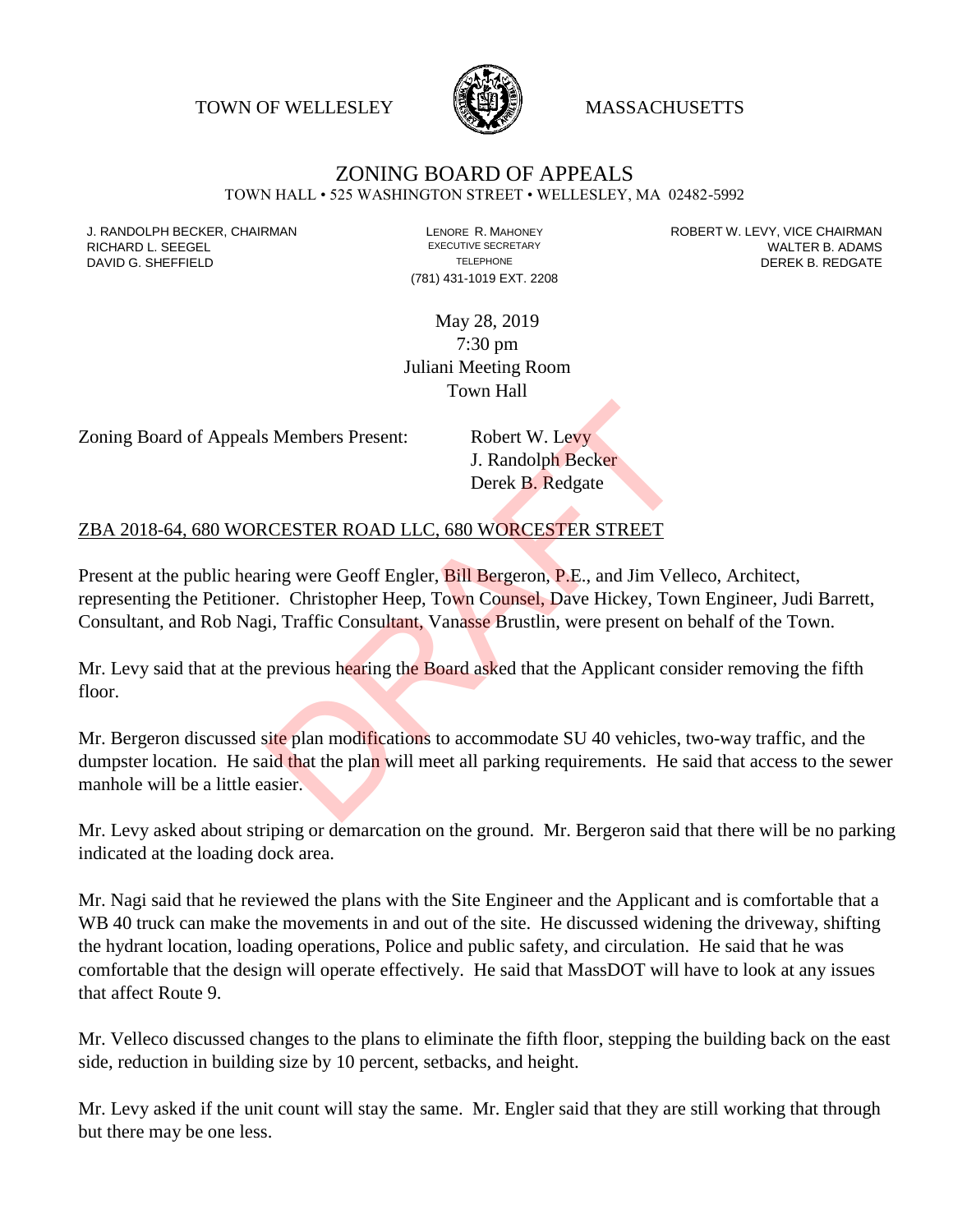Mr. Levy said that the Board will have to close the hearing unless the Applicant requests additional time. He said that the Board does not have floor plans. Mr. Engler suggested having a condition that restricts the number of units. Mr. Velleco said that many of the units will be smaller, so the location of the windows may change. Mr. Levy confirmed that the building footprint will be the same.

Mr. Redgate asked if the Applicant considered the effect of having fewer units on site circulation. Mr. Engler said that Mr. Nagi agrees that site circulation will work.

Ms. Barrett said that the Board needs to have a plan of record of what will be built. She said that it is harder to administer a permit with many conditions. Mr. Heep said that approving a Comprehensive Permit without a plan is unusual. He discussed drafting conditions for what the Board would want to see before a Building Permit issues or during states of the construction process.

Mr. Levy asked about the unit mix.

Mr. Levy asked if there was anyone present at the public hearing who wished to speak to the petition.

Pete Buhler, 10 Stearns Road, discussed lot coverage, footprint, Shadow Study, maneuverability, staging area for trucks and workers, parking area for construction workers, and expiration of Letter of Negative Determination from the Wetlands Protection Committee.

Anne-Laure Lehman, 676 Worcester Street, said that she is the abutter to the east of the property. She discussed concerns about the setback from Route 9, density, permanent impact on the town, reevaluating the appropriateness of the project, thorough management plan, and willingness to sell her property to the Developer. Mr. Levy said that the Construction Management Plan will have conditions that may help to reduce the impacts on her property. was anyone present at the public hearing who wished to s<br>
<u>Road</u>, discussed lot coverage, footprint, Shadow Study, m<br>
DRAFT EXECTS, parking area for construction workers, and expiration<br>
Metlands Protection Committee.<br>
6 W

Quentin Walsh, 10 Francis Road, said that he has lived there for 43 years. He said that 680 Worcester Street and 16 Stearns Road are two distinct projects that have been handled by the Board as one. Mr. Levy said that there have always been two separate applications for the projects. He said that the Board closed the public hearing for 16 Stearns Road at its last meeting, has 10 more days to vote on it and then 14 days to file the decision. He said that even though the projects were heard on the same evening, they are separate.

Mr. Levy discussed moving forward with the hearing and decision processes for 680 Worcester Street.

Mr. Engler discussed the mix of units in the previous plans. He discussed plans to reduce the count by one gross unit and some bedrooms, and the affordable mix at over 25 percent. He said that the SHI count will be reduced to 19 rental units. He said that the reduction in the number of units will add to the parking count.

Mr. Engler discussed his preference to close the public hearing, with the understanding that the Board could limit the height, square footage, number and mix of units with conditions. He said that the Regulatory Agreement addresses minimum sizes and other design requirements. Mr. Levy said that today is the last day to close the public hearing, so the Board will have to take action in the absence of a consensual extension.

Mr. Levy asked about requested waivers.

Mr. Redgate asked about final comments from DPW. Mr. Hickey said that DPW had nothing new to add to its comments. He said that having one less unit will help. He said that the Town's Traffic Consultant said